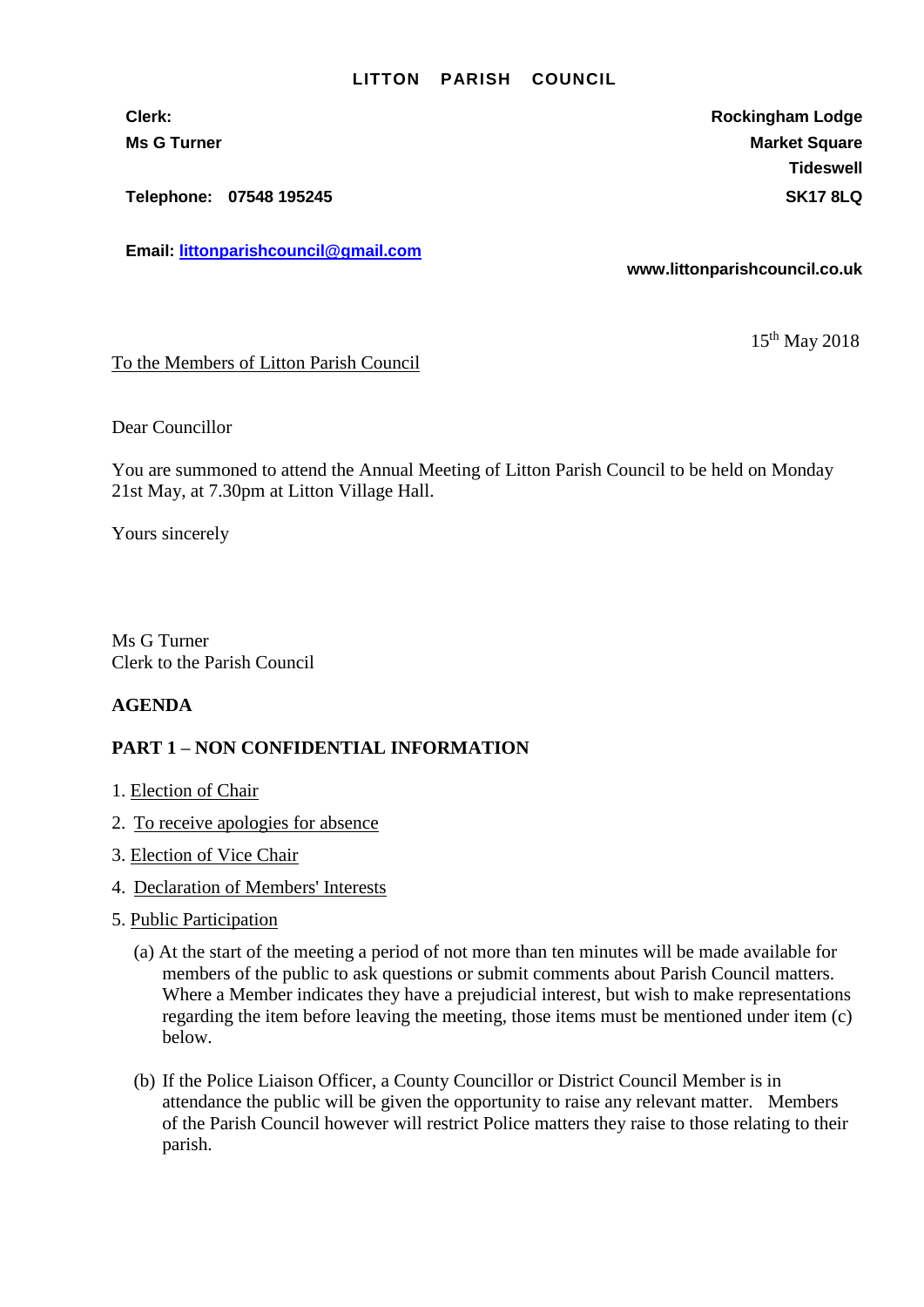(c) Members declaring a prejudicial interest who wish to make representations or give evidence under the Code of Conduct relating to Agenda items shall do so at this stage.

To determine which items, if any, from the Agenda should be taken with the public excluded. If the Parish Council decides to exclude the public, it will be necessary to pass a resolution in the following terms:

"to consider a resolution under the Public Bodies (Admission to Meetings Act 1960) s1 to exclude members of the press and public in order to discuss item number ..."

This item will then be discussed with press and public excluded.

# 6. To confirm the minutes of the Full Council Meeting held on  $16<sup>th</sup>$  April 2018

- 7. Actions from the minutes
	- 1847 No dogs sign at MPF / Repair to slide (GR/JE)
	- 1871 Handyperson contract (CT/NG)
	- 1895 Letter to Chief Executive of DDDC re Heras Fencing (JE)
	- 1906 To note public statements re disposal of wood from tree maintenance (JE)
	- 1907 Clearance of shrubs at cemetery (CT)
	- 1922 Early delivery of Christmas Tree to Litton (RR)
	- 1930 Clerks work for Council (NG)
	- 1933 Response to DCC re PDNPA parking (GT)
	- 1935 Repairs to retaining wall opposite Lower Wood (JE)
	- 1938 Use of Memorial Playing Field by Action Challenge UK (GT)
- 8. Resignations and Appointment of Councillor (see attached application)
- 9. Land Matters (report to follow) (JE/CT)
- 10.Contracted work at Cemetery (CT)
- 11.Planning Applications

NP/DDD/0318/0268 Lomas Cottage Litton Dale Demolition of existing outbuilding and construction of domestic extension and garage (please view on PDNPA web site before the meeting)

Notice under Article 11 of Application for Planning Permission for Household Development – Lytton Edge Farm, Litton (see attached)

### 12. Finance (GT)

Accounts for Payment Annual Return – Internal Auditor's Report (see attached)

- 13.Document Review following implementation of new General Data Protection Regulations (GT) Privacy Notices (see attached) Retention Policy and Schedule (see attached)
- 14.Incident affecting to Councillors (JE)
- 15.Facebook (RR)